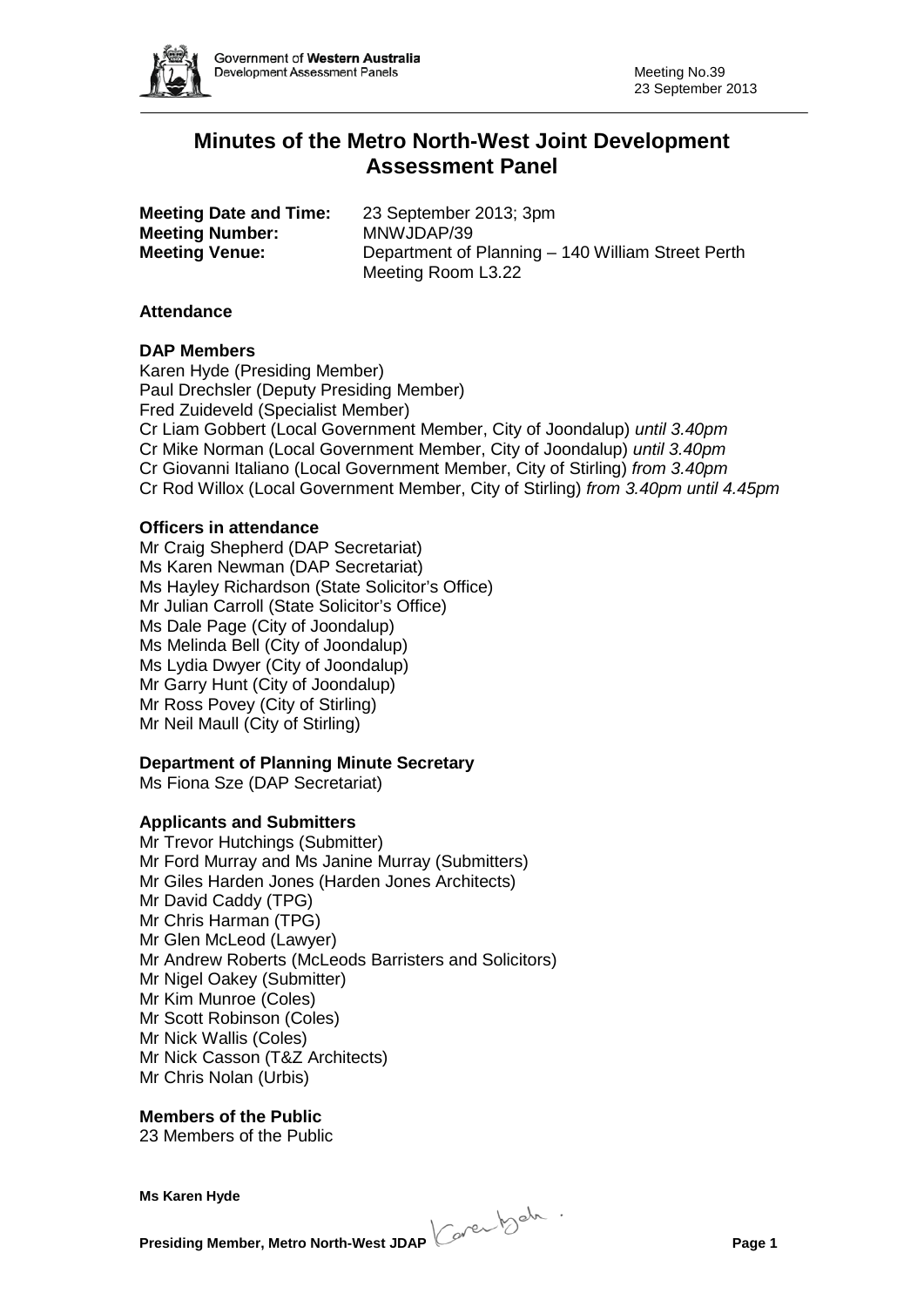

## **1. Declaration of Opening**

The Presiding Member, Ms Karen Hyde declared the meeting open at 3.00pm on 23 September 2013 and acknowledged the past and present traditional owners and custodians of the land on which the meeting was being held.

The Presiding Member announced the meeting would be run in accordance with the *Development* Assessment *Panel Standing Orders 2012* under the *Planning and Development (Development Assessment Panels) Regulations 2011*.

The Presiding Member advised that the meeting is being audio recorded in accordance with Section 5.16 of the Standing Orders 2012; No Recording of Meeting, which states: *'A person must not use any electronic, visual or audio recording device or instrument to record the proceedings of the DAP meeting unless the Presiding Member has given permission to do so.'* The Presiding Member granted permission for the minute taker to record proceedings for the purpose of the minutes only.

### **2. Apologies**

Nil

#### **3. Members on Leave of absence**

Nil

#### **4. Noting of minutes**

The Minutes of the Metro North-West JDAP Meeting No.38 held on 11 September 2013 were not available at time of meeting.

#### **5. Disclosure of interests**

Panel member, Cr Mike Norman, declared an Impartiality Interest in item 8.1. Cr Norman has received objections from City of Joondalup constituents.

In accordance with section 4.6.1 and 4.6.2 of the Standing Orders 2012, the Presiding Member determined that the member listed above, who had disclosed an Impartiality Interest, was permitted to participate in discussion and voting on the items.

Panel member, Cr Rod Willox, declared a Direct Pecuniary Interest in item 8.2. Cr Willox holds shares in Coles.

In accordance with section 6.3.1 of the Standing Orders 2012, the Presiding Member determined that the member listed above, who had disclosed a Pecuniary Interest, was not permitted to participate in the discussion or voting on the items.

## **6. Declaration of Due Consideration**

All members declared that they had duly considered the documents.

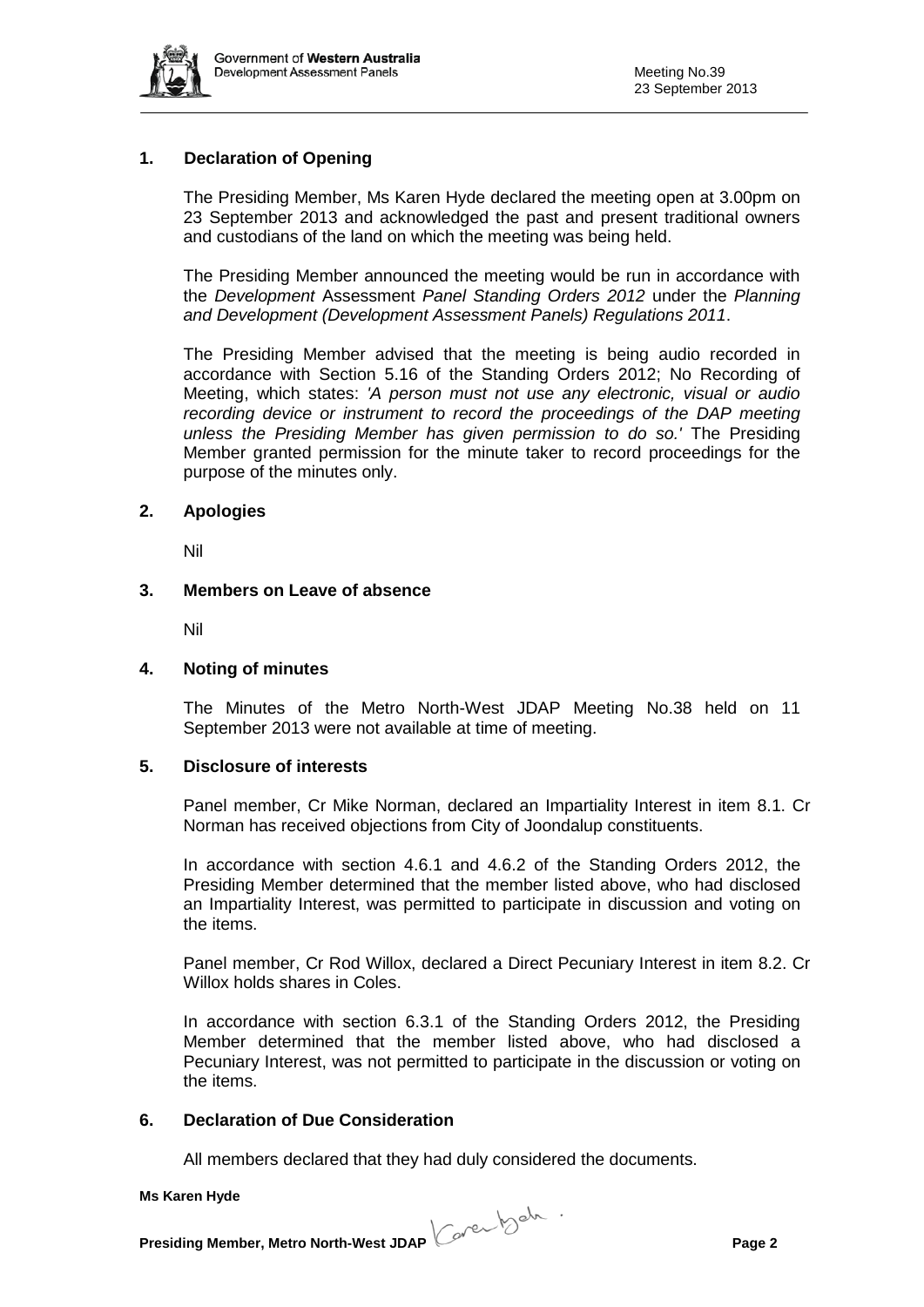

## **7. Deputations and presentations**

- **7.1** Mr Ford Murray presented against the application at Item 8.1 and answered questions from the panel.
- **7.2** Mr Trevor Hutchings presented against the application at Item 8.1.
- **7.3** Mr Giles Harden Jones (Harden Jones Architects) presented for the application at Item 8.1 and answered questions from the panel.
- **7.4** Mr Chris Harman (TPG) presented for the application at Item 8.2 and answered questions from the panel.

*The presentation at Item 7.4 was heard prior to the application at Item 8.2.*

- **7.5** Mr Andrew Roberts (McLeods Barristers and Solicitors) presented against the application at Item 10.1 and answered questions from the panel.
- **7.6** Mr Glen McLeod (Lawyer) presented for the application at Item 10.1 and answered questions from the panel.
- **7.7** Mr Nigel Oakey presented against the application at Item 10.1.

*The presentations at Items 7.5, 7.6 and 7.7 were heard prior to the application at Item 10.1.*

## **8. Form 1 - Responsible Authority Reports – DAP Applications**

| 8.1 | <b>Property Location:</b>   | Lot 39 (14) Lennard Street, Marmion   |
|-----|-----------------------------|---------------------------------------|
|     | <b>Application Details:</b> | Proposed Two Storey Multiple Dwelling |
|     |                             | Development                           |
|     | Applicant:                  | <b>Harden Jones Architects</b>        |
|     | Owner:                      | Pref Nominees Pty Ltd                 |
|     | Responsible authority:      | City of Joondalup                     |
|     | Report date:                | 13 September 2013                     |
|     | DoP File No:                | DP/13/00370                           |

#### **REPORT RECOMMENDATION / PRIMARY MOTION**

**Moved by: Mr Fred Zuideveld Seconded by: Cr Mike Norman**

That the Metro North-West JDAP resolves to:

**Refuse** DAP application (reference DP/13/00370) and accompanying plans (refer to Attachment 2) in accordance with Clause 6.9 of the City of Joondalup District Planning Scheme No 2, for the following reason:

1. The proposed plot ratio of 0.68, which exceeds the deemed to comply standard of 0.6 and the proposed open space of 40.8% which is less than the deemed to

**Presiding Member, Metro North-West JDAP Page 3**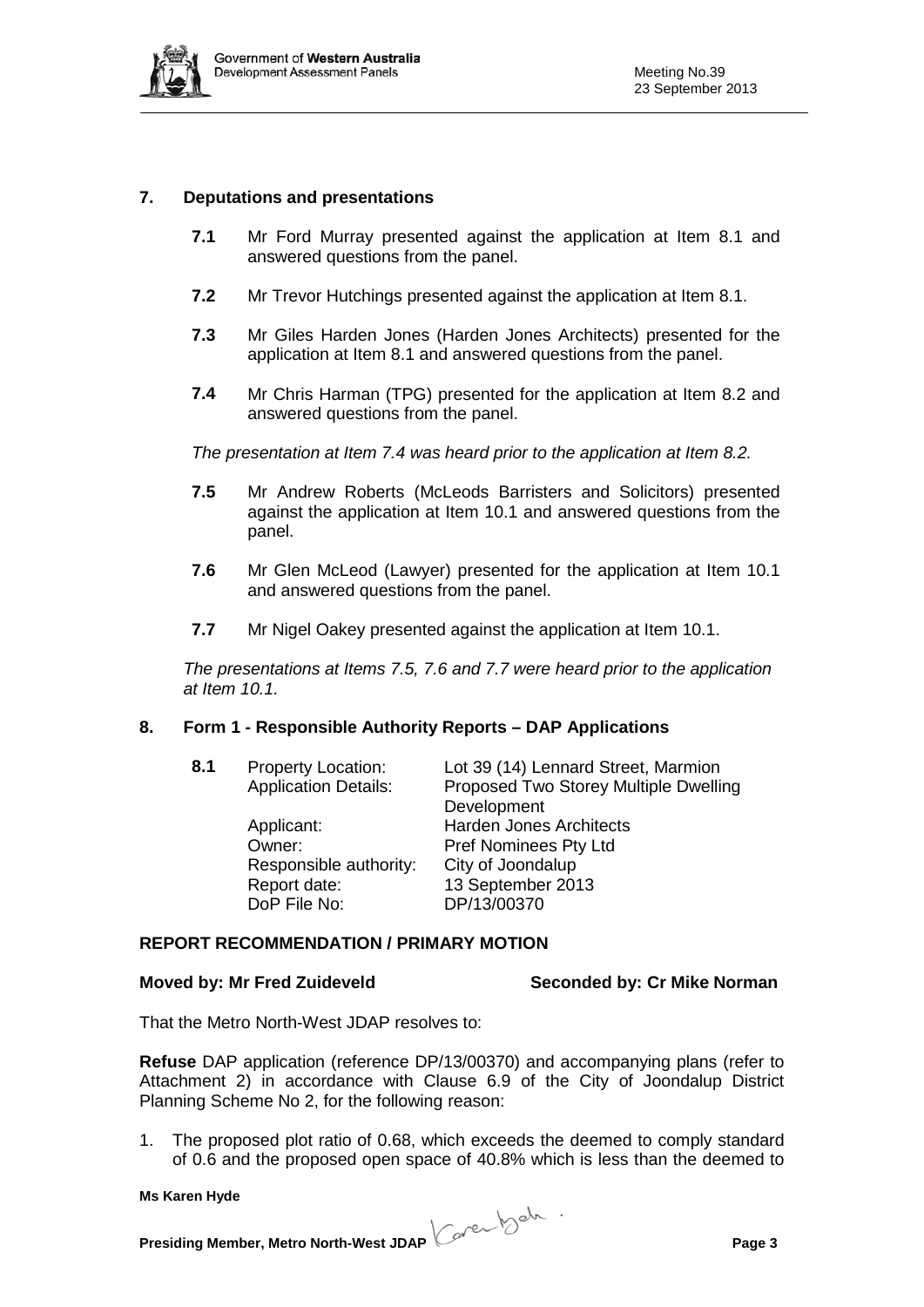

comply standard of 45%, represents over-development of the site and results in a bulk and scale of development that is excessive in the context of the existing and desired built form of the locality.

## **PROCEDURAL MOTION**

**Moved by: Mr Fred Zuideveld Seconded by: Cr Mike Norman**

That the application be deferred to enable the applicant to submit amended plans to the City of Joondalup addressing the issues of plot ratio, use of open space and visitor parking.

## **The Procedural Motion was put and CARRIED UNANIMOUSLY.**

| 8.2 | <b>Property Location:</b>                                                      | Lot 51 (No 83) Salisbury Street, Inglewood (lot<br>51 dp26645; volume 1459; folio 994; lot area:<br>10,540 m2)         |
|-----|--------------------------------------------------------------------------------|------------------------------------------------------------------------------------------------------------------------|
|     | <b>Application Details:</b>                                                    | Extension and refurbishment of existing shop -<br>Coles supermarket                                                    |
|     | Applicant:<br>Owner:<br>Responsible authority:<br>Report date:<br>DoP File No: | TPG Town Planning & Urban Design<br>Framington Nominees Pty Ltd<br>City of Stirling<br>17 September 2013<br>DP13/00428 |

#### **REPORT RECOMMENDATION / PRIMARY MOTION**

#### **Moved by: Cr Giovanni Italiano Seconded by: Mr Paul Drechsler**

That the Metro North-West JDAP resolves to:

**APPROVE** DAP Application DP13/00428 and accompanying plans (ATTACHMENT 1) for Additions & Refurbishment to Existing Shop (Coles Supermarket) at Lot 561, House Number 83 Salisbury Street, Inglewood in accordance with Clause 10.3.1 of the City of Stirling Local Planning Scheme No. 3 subject to the following conditions:

#### **CONDITIONS:**

- a. The fire doors abutting the north eastern (Salisbury Street) lot boundary being modified so as not to encroach the Salisbury Street road reserve when open.
- b. Openings to Salisbury Street to be clear glazing to the satisfaction of the City's Manager Approvals.
- c. Landscaping being installed in accordance with an approved landscaping plan upon completion of the development and maintained thereafter to the satisfaction of the City. A landscaping plan shall be submitted to, and approved by the City's Manager Approvals prior the submission of an application for a Building Permit.

**Presiding Member, Metro North-West JDAP Page 4**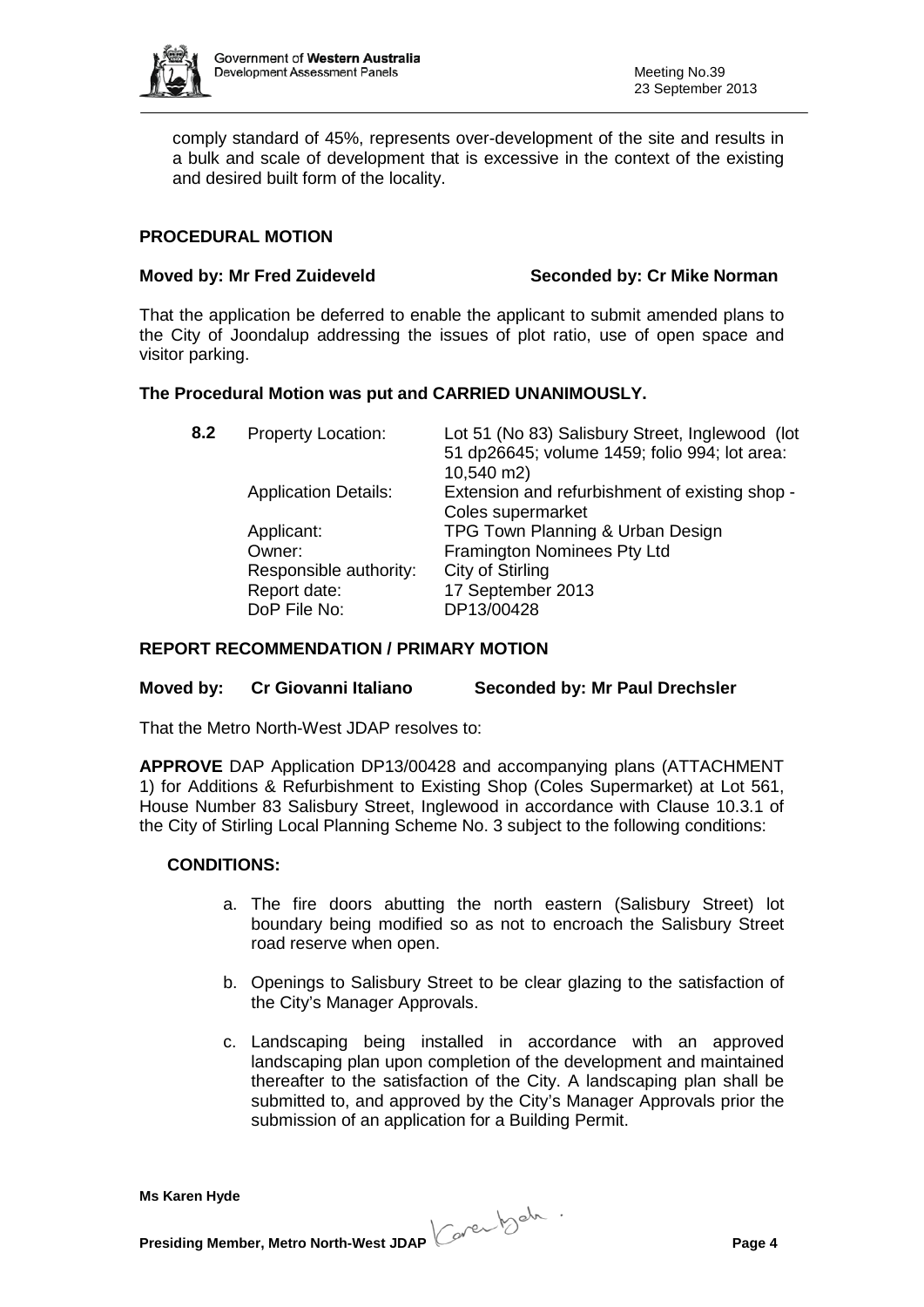- d. The exterior finish of the additions shall be in accordance with a Schedule of Colors and Materials approved by the City. A Schedule of Colors and Materials shall be submitted to, and approved by the City's Manager Approvals prior to the submission of an application for a Building Permit.
- e. A Shopping Trolley Management Plan shall be submitted to, and approved by the City's Manager Community Safety prior to the submission of an application for a Building Permit.
- f. A waste management plan shall be submitted to, and approved by the City's Manager Health and Compliance prior to the submission of an application for a Building Permit.
- g. The development being designed and constructed in accordance with the recommendations of a qualified acoustic consultant to the satisfaction of the Manager Health and Compliance. The recommendations of an acoustic consultant are to be submitted to, and approved by the City's Manager Health and Compliance prior to the submission of an application for a Building Permit. The ongoing operation of the use is to comply with relevant Environmental Protection (Noise) Regulations 1997.
- h. The external face of additions being finished with an anti graffiti coating and thereafter maintained in good repair by the owner/occupant to the satisfaction of the City's Manager Community Safety.
- i. A security and lighting strategy being prepared by a qualified security consultant and implemented upon completion of the development to the satisfaction of the City. The security and lighting strategy shall be submitted to, and approved by the City's Manager Community Safety prior to the submission of an application for a building permit.
- j. On-site lighting not being positioned or operated in such a manner so as to cause nuisance or annoyance to surrounding uses or passing traffic.
- k. All plant and equipment shall screened to the satisfaction of the Manager Approvals.
- l. Vehicular parking manoeuvring and circulation areas indicated on the approved plan being sealed and drained to the satisfaction of the City. The 170 parking spaces shall be marked out and maintained in good repair to the satisfaction of the City's Manager Engineering Design.
- m. The dimensions of all parking bays and manoeuvring areas to be in accordance with the Australian Standards for Off Street Parking AS2890.1.
- n. Any existing crossovers not included as part of the proposed development on the approved plan are to be removed. New kerbing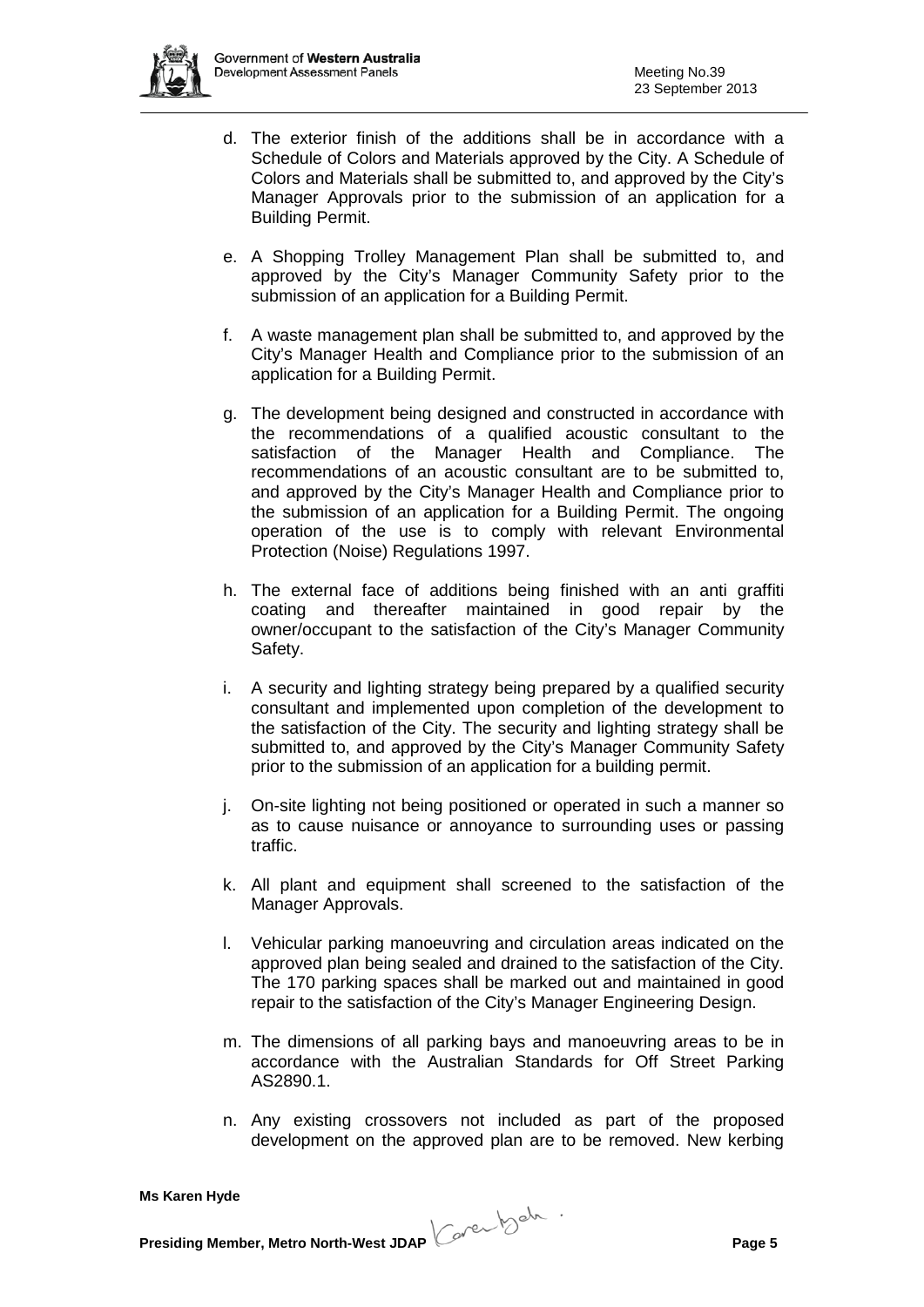

and verge to be reinstated to the satisfaction of the City's Manager Engineering Operations.

- o. Signage is to be installed in accordance with a signage strategy submitted to, and approved by the City's Manager Approvals prior to the submission of an application for a Building Permit.
- p. The applicant/owner submitting a request to amend the street address of the property to HN. 9 Wood Street, Inglewood prior to the submission of an application for a Building Permit.
- q. A Site Management Plan addressing the safe and efficient management of earthworks and construction is to be submitted to, and approved by the City's Manager Approvals prior to the submission of an application for a Building Permit. The Site Management Plan shall address dust, noise, waste management, storage of materials, traffic, pedestrian and site safety/security. The Site Management Plan is to be complied with for the duration of the construction of the development.

## **ADVICE:**

- a. The applicant is advised that a separate development application is to be made to, and approved by the City of Bayswater prior to the commencement of development within the Salisbury Street road reserve.
- b. With regards to Condition 'c', landscaping plans are to include hard and soft landscaping and street furniture proposed within the car parking area and landscaped square abutting Salisbury Street.
- c. With regards to Condition 'd', the City will accept a color scheme as discussed with the applicant prior to the determination of the applicable, whereby the color of brickwork is to be consistent with colors illustrated on the approved elevation plans.
- d. With regards to Condition 'e' and 'i', the applicant is advised to refer to the City of Stirling Local Planning Policy 4.2 – Mixed Use and Commercial Centre Design Guidelines for further information.
- e. With regards to Condition 'p', the applicant is advised to refer to the City of Stirling Local Planning Policy 6.9 – Street Addressing and complete the 'Change of Street Addressing' form available on the City's website.
- f. If the development the subject of this approval is not substantially commenced within a period of two years, or such other period as specified in the approval after the date of the determination, the approval shall lapse and be of no further effect.
- g. Where an approval has so lapsed, no development shall be carried out without the further approval of the City of Stirling having first been sought and obtained.

**Presiding Member, Metro North-West JDAP Page 6**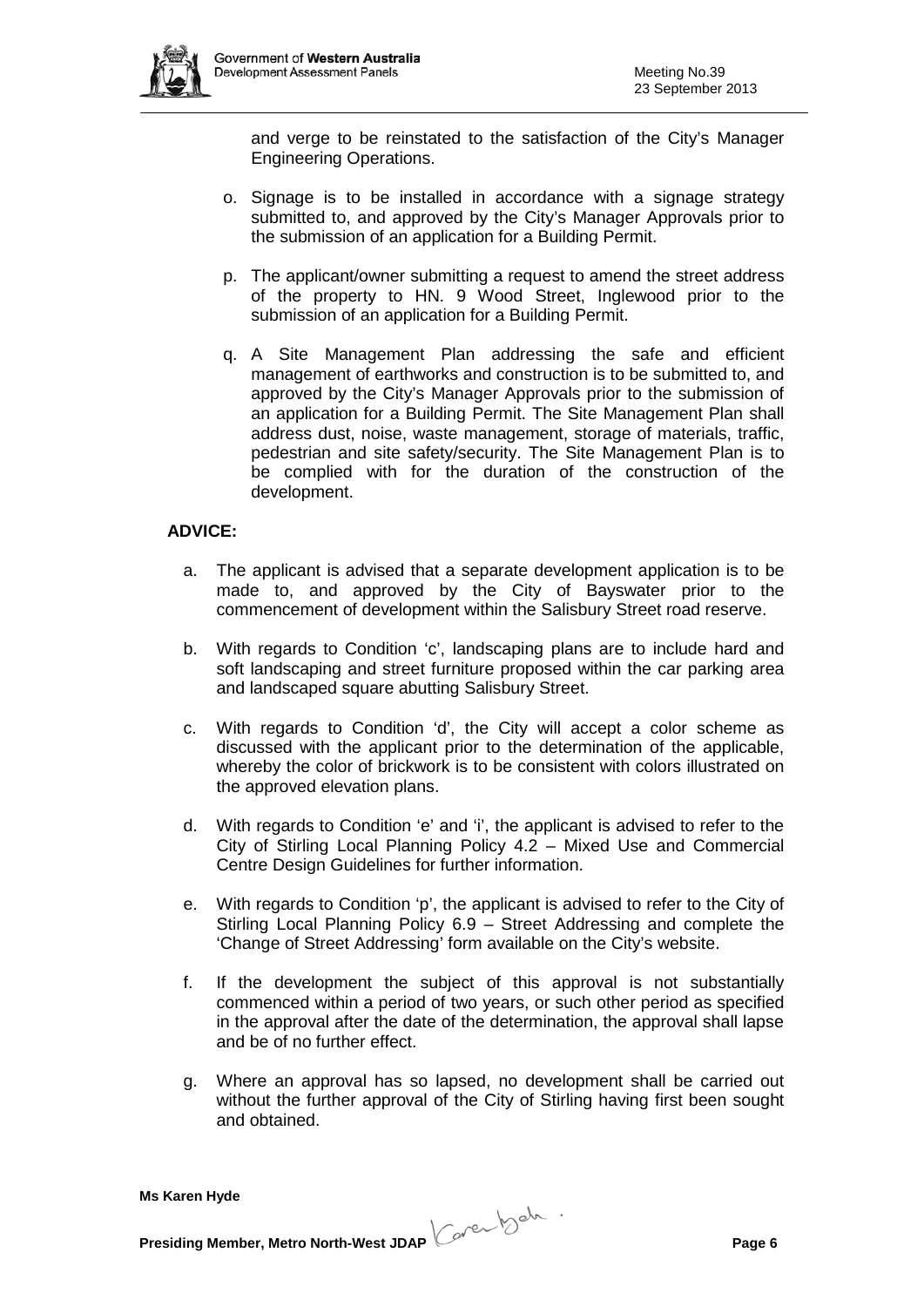- h. Except where the land the subject of this approval is the subject of a notice under Clause 32 of the Metropolitan Region Scheme or is reserved by that Scheme, this approval shall be deemed to be an approval under the Metropolitan Region Scheme.
- i. This is a Development Approval made under the City of Stirling's Local Planning Scheme No. 3 and related policies. It is not a building permit or an approval to commence or carry out development under any other law. It is the responsibility of the applicant to obtain any other necessary approvals, consents and licenses required under any other law, and to commence and carry out development in accordance with all relevant laws.
- j. This approval is not an authority to ignore any constraint to development on the land, which may exist through statute, regulation, contract or on title, such as an easement or restrictive covenant. It is the responsibility of the applicant and not the City to investigate any such constraints before commencing development. This approval will not necessarily have regard to any such constraint to development, regardless of whether or not it has been drawn to the City's attention.
- k. Development is to comply in all respects with the attached approved plan which have been stamped accordingly.
- l. The applicant is responsible for ensuring that all lot boundaries as shown on the approved plans are correct.
- m. Compliance with the provisions of the Building Code of Australia.
- n. In areas where power is supplied by overhead street mains new installations must be serviced by underground service mains to the satisfaction of Western Power.
- o. Noisy Construction Work outside the period 7.00 am to 7.00 pm Monday to Saturday and at any time on Sundays and Public Holidays is not permitted unless an approved Noise Management Plan for the construction site has been issued.
- p. Submission of acceptable plans showing the details of paving, stormwater drainage and disposal with the Building Permit application. Such plans and any other stormwater drainage requirements and/or conditions of approval are to be to the satisfaction of the Manager, Engineering Operations.
- q. Connection to Deep Sewer in the locality.

## **AMENDING MOTION**

#### **Moved by: Mr Fred Zuideveld Seconded by: Cr Italiano**

That Condition b. be amended to read as follows:

**Presiding Member, Metro North-West JDAP Page 7**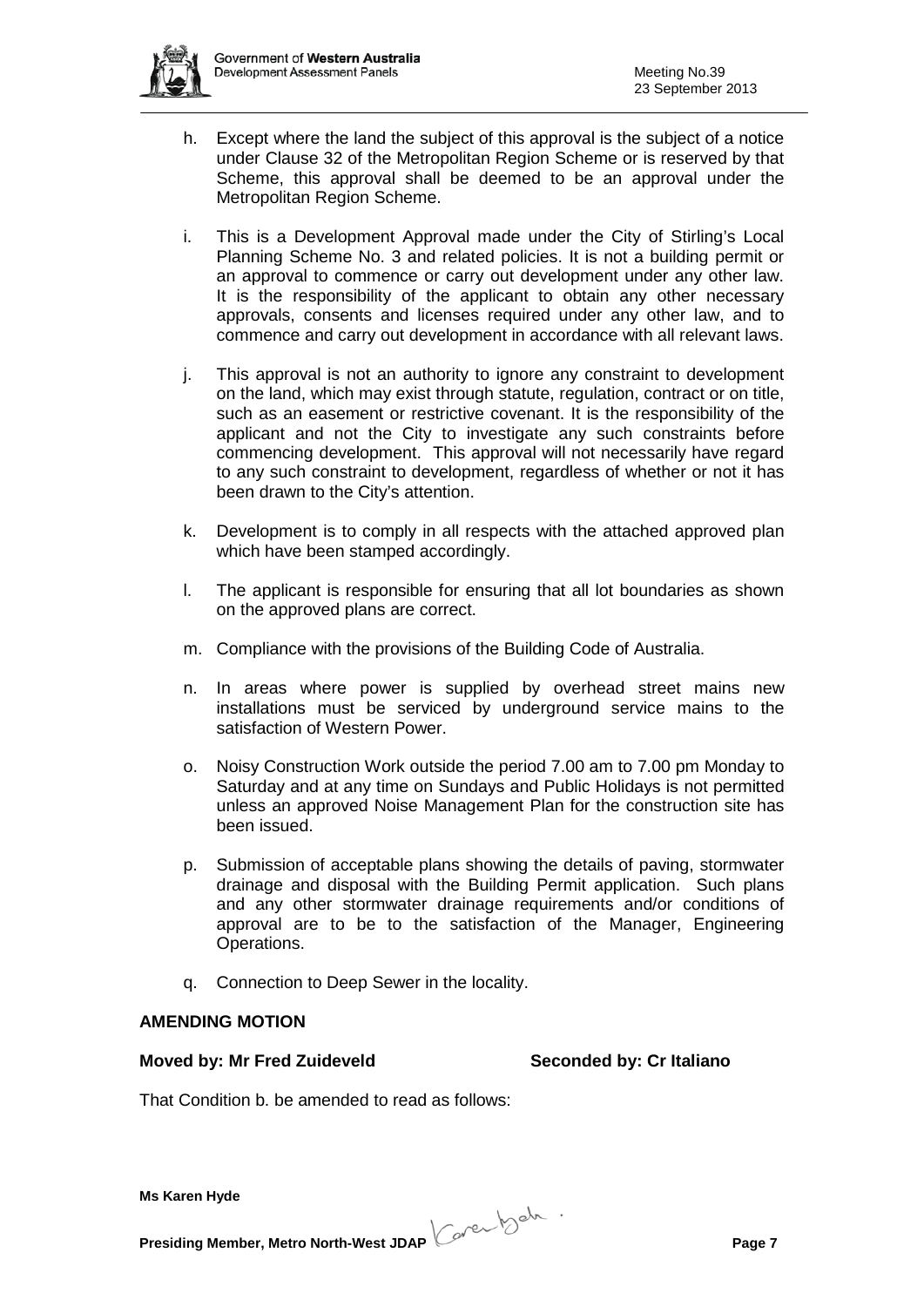

'Openings to Salisbury Street to be obscure glazing to a height of 1 metre above the footpath and thereafter to be clear glazing to the satisfaction of the City's Manager Approvals.'

**REASON:** To ensure sufficient privacy measures are met.

**The Amending Motion was put and CARRIED UNANIMOUSLY.**

### **Amending Motion**

### **Moved by: Mr Fred Zuideveld Seconded by: Mr Paul Drechsler**

That Condition h. be amended to read as follows:

'The external face of additions being finished with an anti graffiti coating or measure and thereafter maintained in good repair by the owner/occupant to the satisfaction of the City's Manager Community Safety.'

**REASON:** To provide more scope for the implementation of anti graffiti measures.

### **The Amending Motion was put and CARRIED UNANIMOUSLY.**

#### **Amending Motion**

#### **Moved by: Mr Fred Zuideveld Seconded by: Mr Paul Drechsler**

That Condition m. be amended to read as follows:

'The dimensions of all new parking bays and manoeuvring areas to be in accordance with the Australian Standards for Off Street Parking AS2890.1.'

**REASON:** To clarify that the condition will only be applied all new parking bays and not applied retrospectively to existing parking bays.

#### **The Amending Motion was put and CARRIED (3/1).**

For: Ms Karen Hyde, Mr Paul Drechsler and Mr Fred Zuideveld Against: Cr Giovanni Italiano

#### **PRIMARY MOTION (AS AMENDED)**

That the Metro North-West JDAP resolves to:

**APPROVE** DAP Application DP13/00428 and accompanying plans (ATTACHMENT 1) for Additions & Refurbishment to Existing Shop (Coles Supermarket) at Lot 561, House Number 83 Salisbury Street, Inglewood in accordance with Clause 10.3.1 of the City of Stirling Local Planning Scheme No. 3 subject to the following conditions:

**Presiding Member, Metro North-West JDAP Page 8**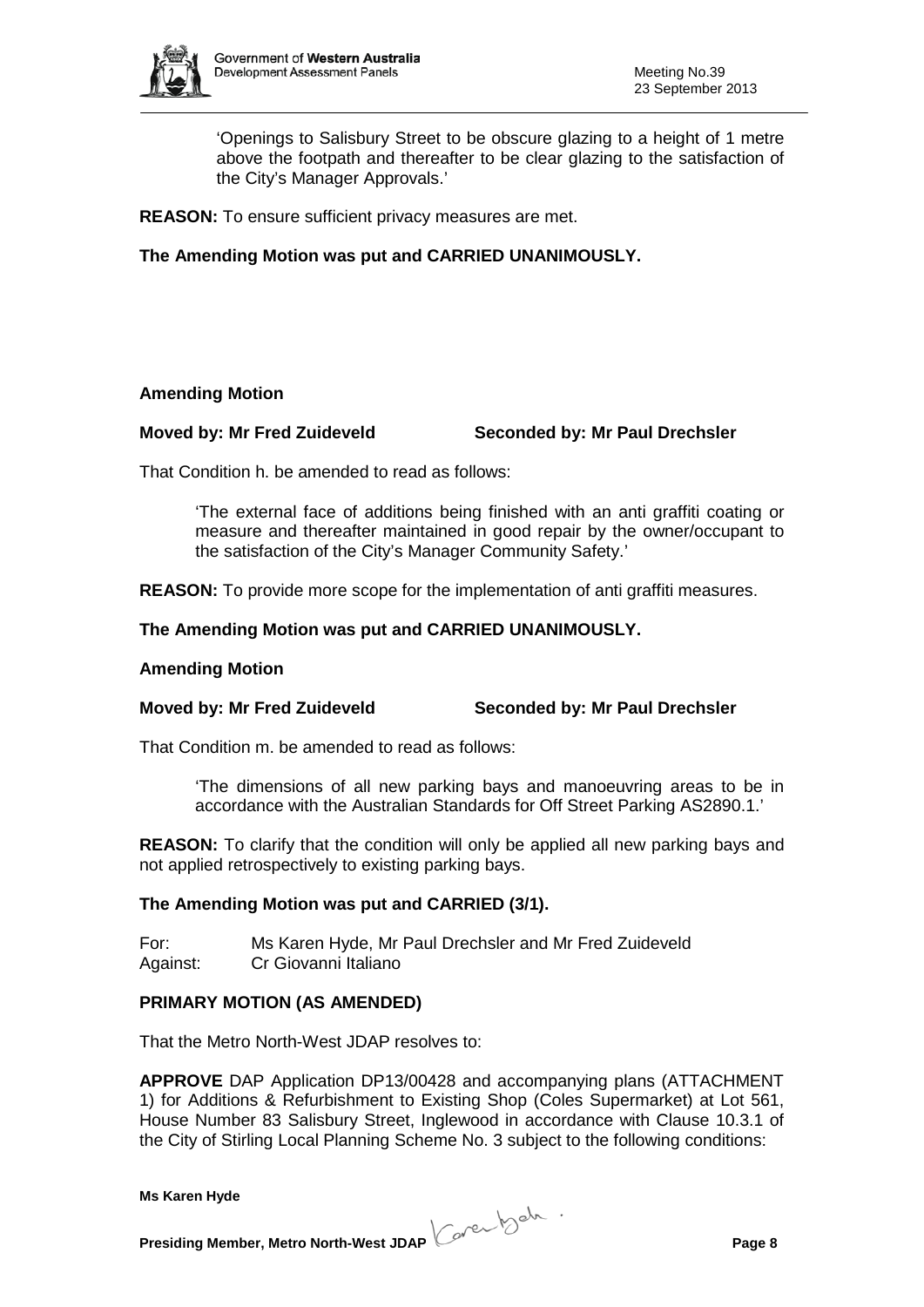

## **CONDITIONS:**

- a. The fire doors abutting the north eastern (Salisbury Street) lot boundary being modified so as not to encroach the Salisbury Street road reserve when open.
- b. Openings to Salisbury Street to be obscure glazing to a height of 1 metre above the footpath and thereafter to be clear glazing to the satisfaction of the City's Manager Approvals.
- c. Landscaping being installed in accordance with an approved landscaping plan upon completion of the development and maintained thereafter to the satisfaction of the City. A landscaping plan shall be submitted to, and approved by the City's Manager Approvals prior the submission of an application for a Building Permit.
- d. The exterior finish of the additions shall be in accordance with a Schedule of Colors and Materials approved by the City. A Schedule of Colors and Materials shall be submitted to, and approved by the City's Manager Approvals prior to the submission of an application for a Building Permit.
- e. A Shopping Trolley Management Plan shall be submitted to, and approved by the City's Manager Community Safety prior to the submission of an application for a Building Permit.
- f. A waste management plan shall be submitted to, and approved by the City's Manager Health and Compliance prior to the submission of an application for a Building Permit.
- g. The development being designed and constructed in accordance with the recommendations of a qualified acoustic consultant to the satisfaction of the Manager Health and Compliance. The recommendations of an acoustic consultant are to be submitted to, and approved by the City's Manager Health and Compliance prior to the submission of an application for a Building Permit. The ongoing operation of the use is to comply with relevant Environmental Protection (Noise) Regulations 1997.
- h. The external face of additions being finished with an anti graffiti coating or measure and thereafter maintained in good repair by the owner/occupant to the satisfaction of the City's Manager Community Safety.
- i. A security and lighting strategy being prepared by a qualified security consultant and implemented upon completion of the development to the satisfaction of the City. The security and lighting strategy shall be submitted to, and approved by the City's Manager Community Safety prior to the submission of an application for a building permit.
- j. On-site lighting not being positioned or operated in such a manner so as to cause nuisance or annoyance to surrounding uses or passing traffic.
- k. All plant and equipment shall screened to the satisfaction of the Manager Approvals.

**Presiding Member, Metro North-West JDAP Page 9**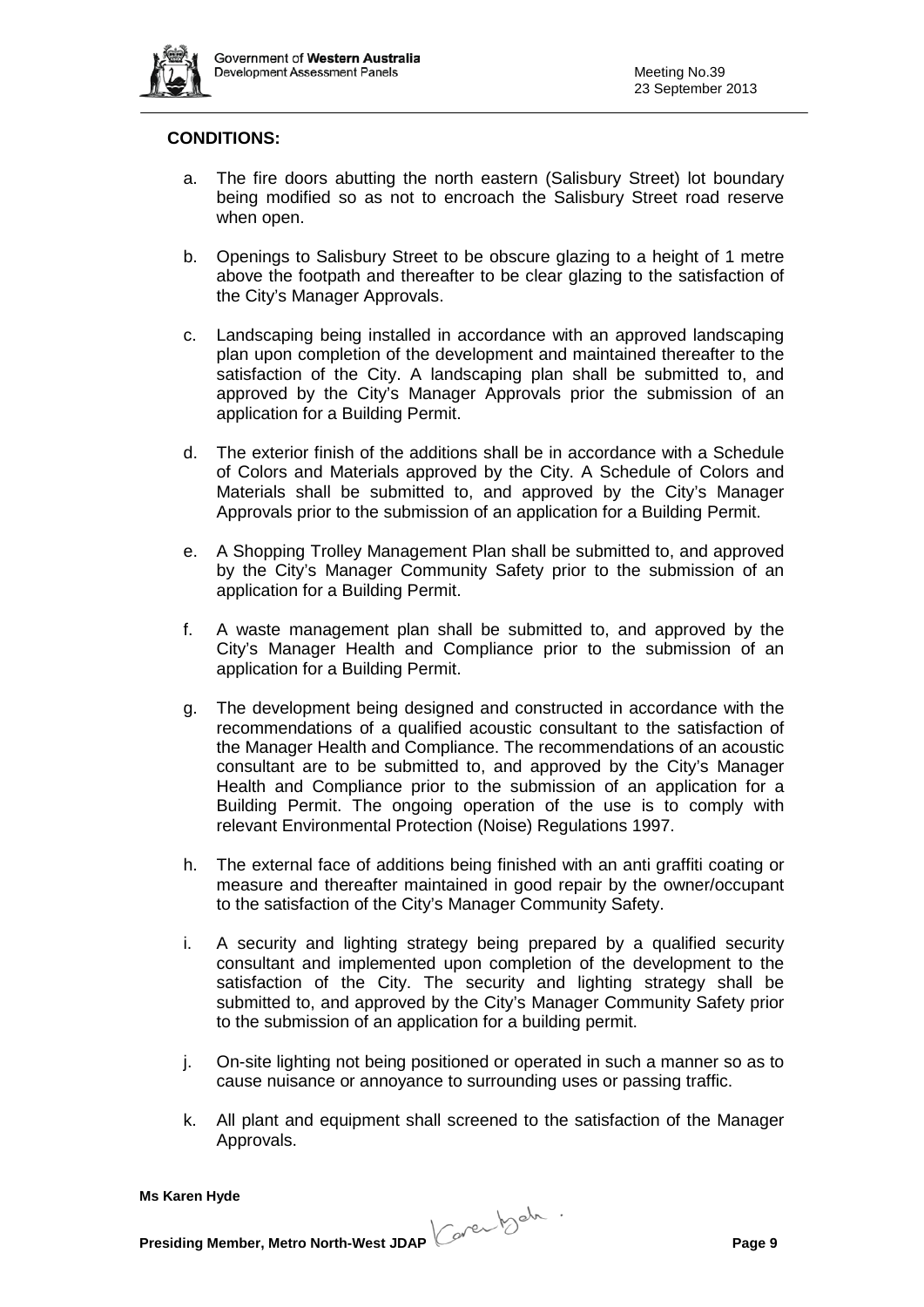

- l. Vehicular parking manoeuvring and circulation areas indicated on the approved plan being sealed and drained to the satisfaction of the City. The 170 parking spaces shall be marked out and maintained in good repair to the satisfaction of the City's Manager Engineering Design.
- m. The dimensions of all new parking bays and manoeuvring areas to be in accordance with the Australian Standards for Off Street Parking AS2890.1.
- n. Any existing crossovers not included as part of the proposed development on the approved plan are to be removed. New kerbing and verge to be reinstated to the satisfaction of the City's Manager Engineering Operations.
- o. Signage is to be installed in accordance with a signage strategy submitted to, and approved by the City's Manager Approvals prior to the submission of an application for a Building Permit.
- p. The applicant/owner submitting a request to amend the street address of the property to HN. 9 Wood Street, Inglewood prior to the submission of an application for a Building Permit.
- q. A Site Management Plan addressing the safe and efficient management of earthworks and construction is to be submitted to, and approved by the City's Manager Approvals prior to the submission of an application for a Building Permit. The Site Management Plan shall address dust, noise, waste management, storage of materials, traffic, pedestrian and site safety/security. The Site Management Plan is to be complied with for the duration of the construction of the development.

## **ADVICE:**

- a. The applicant is advised that a separate development application is to be made to, and approved by the City of Bayswater prior to the commencement of development within the Salisbury Street road reserve.
- b. With regards to Condition 'c', landscaping plans are to include hard and soft landscaping and street furniture proposed within the car parking area and landscaped square abutting Salisbury Street.
- c. With regards to Condition 'd', the City will accept a color scheme as discussed with the applicant prior to the determination of the applicable, whereby the color of brickwork is to be consistent with colors illustrated on the approved elevation plans.
- d. With regards to Condition 'e' and 'i', the applicant is advised to refer to the City of Stirling Local Planning Policy 4.2 – Mixed Use and Commercial Centre Design Guidelines for further information.
- e. With regards to Condition 'p', the applicant is advised to refer to the City of Stirling Local Planning Policy 6.9 – Street Addressing and complete the 'Change of Street Addressing' form available on the City's website.
- f. If the development the subject of this approval is not substantially commenced within a period of two years, or such other period as specified

**Presiding Member, Metro North-West JDAP Page 10**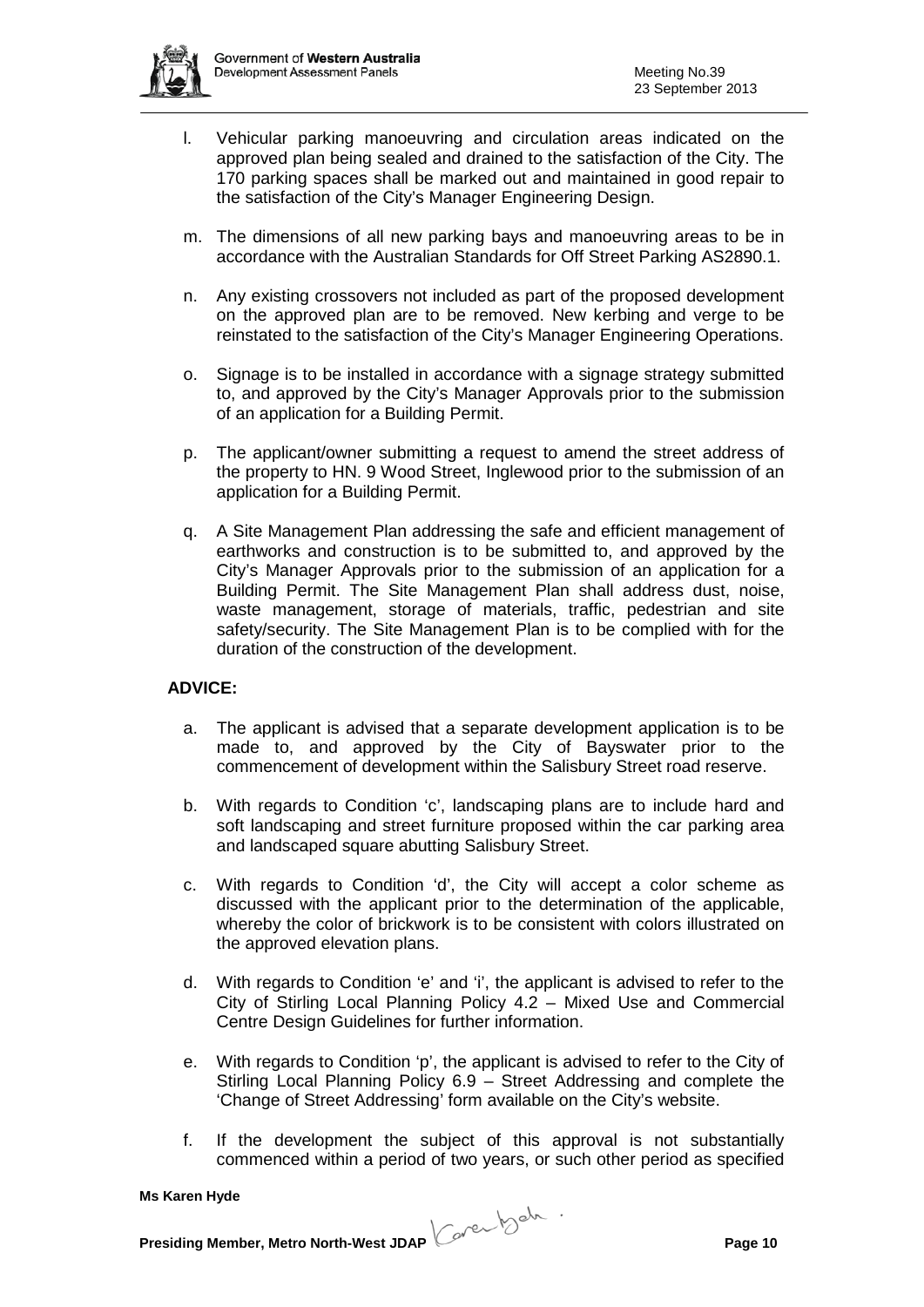

in the approval after the date of the determination, the approval shall lapse and be of no further effect.

- g. Where an approval has so lapsed, no development shall be carried out without the further approval of the City of Stirling having first been sought and obtained.
- h. Except where the land the subject of this approval is the subject of a notice under Clause 32 of the Metropolitan Region Scheme or is reserved by that Scheme, this approval shall be deemed to be an approval under the Metropolitan Region Scheme.
- i. This is a Development Approval made under the City of Stirling's Local Planning Scheme No. 3 and related policies. It is not a building permit or an approval to commence or carry out development under any other law. It is the responsibility of the applicant to obtain any other necessary approvals, consents and licenses required under any other law, and to commence and carry out development in accordance with all relevant laws.
- j. This approval is not an authority to ignore any constraint to development on the land, which may exist through statute, regulation, contract or on title, such as an easement or restrictive covenant. It is the responsibility of the applicant and not the City to investigate any such constraints before commencing development. This approval will not necessarily have regard to any such constraint to development, regardless of whether or not it has been drawn to the City's attention.
- k. Development is to comply in all respects with the attached approved plan which have been stamped accordingly.
- l. The applicant is responsible for ensuring that all lot boundaries as shown on the approved plans are correct.
- m. Compliance with the provisions of the Building Code of Australia.
- n. In areas where power is supplied by overhead street mains new installations must be serviced by underground service mains to the satisfaction of Western Power.
- o. Noisy Construction Work outside the period 7.00 am to 7.00 pm Monday to Saturday and at any time on Sundays and Public Holidays is not permitted unless an approved Noise Management Plan for the construction site has been issued.
- p. Submission of acceptable plans showing the details of paving, stormwater drainage and disposal with the Building Permit application. Such plans and any other stormwater drainage requirements and/or conditions of approval are to be to the satisfaction of the Manager, Engineering Operations.
- q. Connection to Deep Sewer in the locality.

## **The Primary Motion (as amended) was put and CARRIED UNANIMOUSLY.**

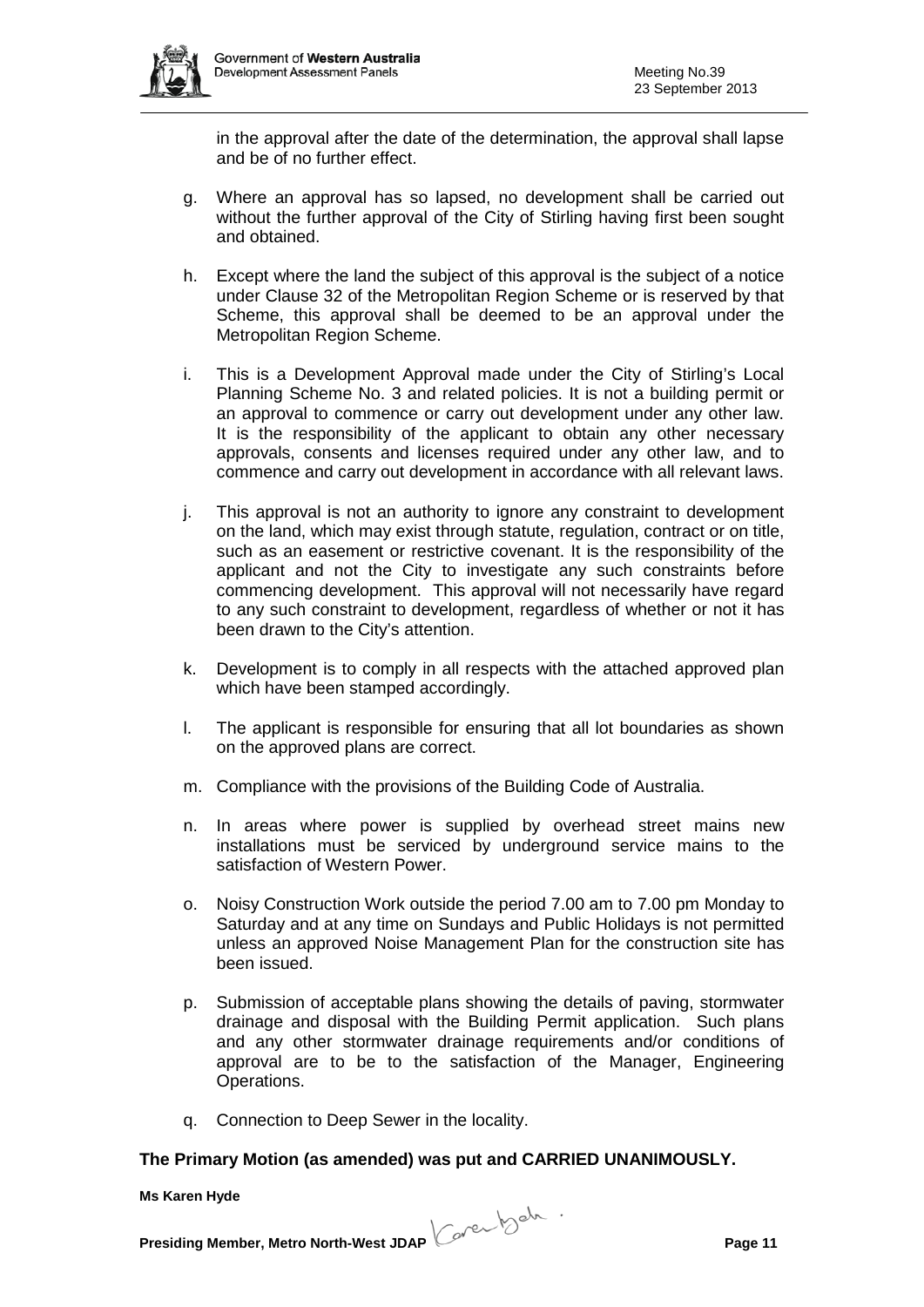

## **9. Form 2 – Responsible Authority Reports - Amending or cancelling DAP development approval**

Nil

## **10. Appeals to the State Administrative Tribunal**

#### **PROCEDURAL MOTION**

**Moved by: Ms Karen Hyde Seconded by: Cr Giovanni Italiano**

That Item 10.1 be heard before the application at Item 8.2.

**The Procedural Motion was put and CARRIED UNANIMOUSLY**.

### **PROCEDURAL MOTION**

**Moved by: Cr Giovanni Italiano Seconded by: Ms Karen Hyde**

That the meeting be closed from the public in accordance with 5.10.1.g of the Standing Orders.

**REASON:** To seek legal advice from the State Solicitor's Office.

#### **The Procedural Motion was put and CARRIED UNANIMOUSLY.**

*The meeting was closed to the public at 4.25pm. The Presiding Member re-opened the meeting to the public at 4.42pm.*

| 10.1 | <b>Property Location:</b>   | Lot 123, House Number 731, Beaufort Street, |
|------|-----------------------------|---------------------------------------------|
|      |                             | Mount Lawley                                |
|      | <b>Application Details:</b> | Additions to St Patrick's Anglican Church - |
|      |                             | <b>Offices &amp; Rectory</b>                |
|      | Applicant:                  | TPG Town Planning & Urban Design            |
|      | Owner:                      | <b>Perth Diocesan Trustees</b>              |
|      | Responsible authority:      | City of Stirling                            |
|      | Report date:                | 17 September 2013                           |
|      | DoP File No:                | DP/12/01331                                 |
|      |                             |                                             |

#### **REPORT RECOMMENDATION / PRIMARY MOTION**

#### **Moved by: Cr Rod Willox Seconded by: Cr Giovanni Italiano**

That the Metro North-West Joint Development Assessment Panel, pursuant to

section 31 of the *State Administrative Tribunal Act 2004* in respect of SAT application DR 205 of 2013, resolves to:

**Presiding Member, Metro North-West JDAP Page 12**